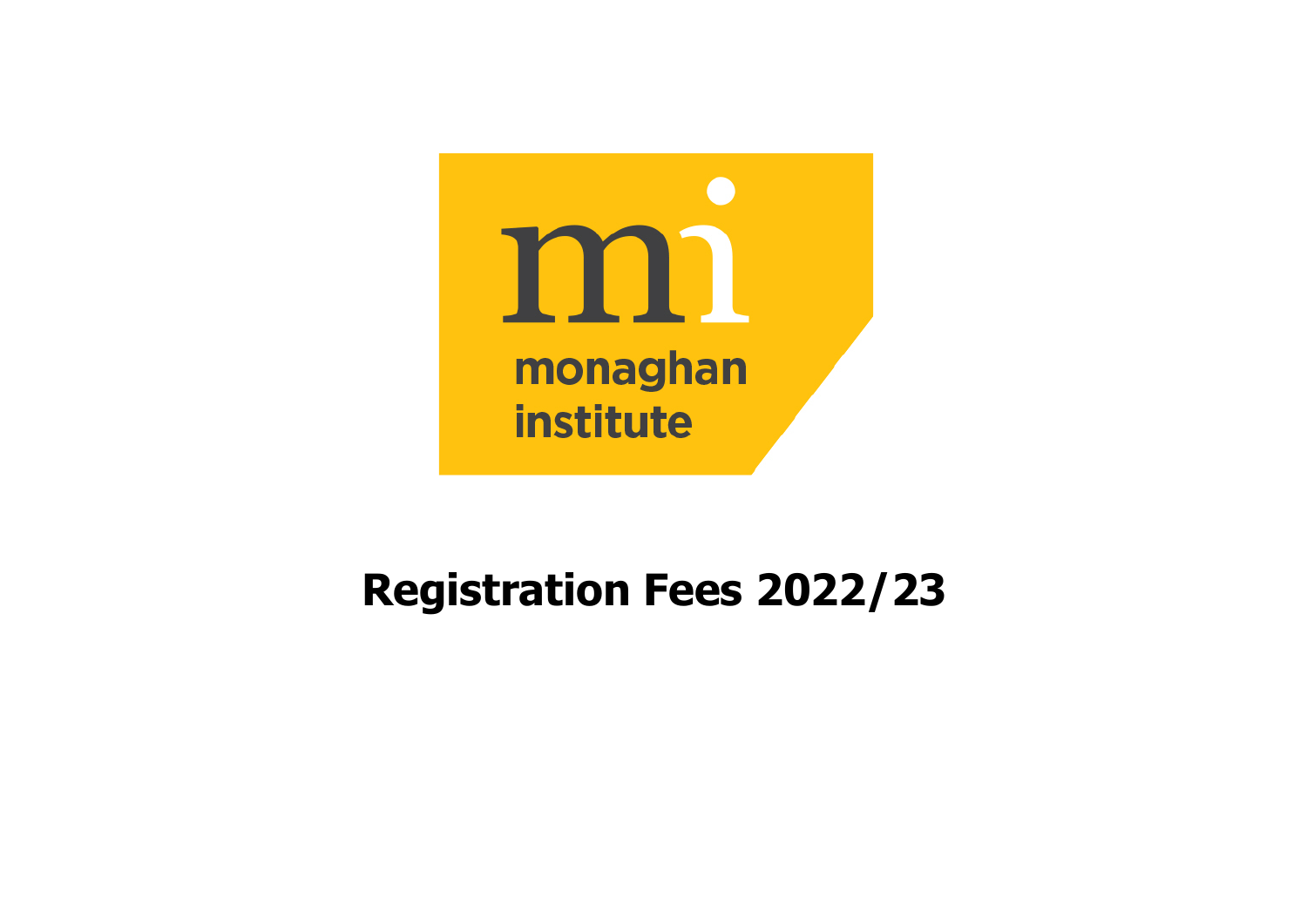# Arts and Humanities

| <b>AH01</b> Level 5 Liberal Arts    |         |
|-------------------------------------|---------|
| QQI Exam Fee                        | € 50.00 |
| <b>Administration Fee</b>           | € 50.00 |
| <b>Capitation Fee</b>               | €130.00 |
| <b>Field Trips</b>                  | €100.00 |
|                                     |         |
| <b>AH02</b> Level 5 Performing Arts |         |
|                                     |         |
| QQI Exam Fee                        | € 50.00 |
| Administration Fee                  | € 50.00 |
| <b>Capitation Fee</b>               | €130.00 |

# Business Studies and Administration

| <b>BSA1</b> Level 5 Business Studies & Office |         |  |
|-----------------------------------------------|---------|--|
| Administration                                |         |  |
| QQI Exam Fee                                  | € 50.00 |  |
| <b>Administration Fee</b>                     | € 50.00 |  |
| <b>Capitation Fee</b>                         | €130.00 |  |

### **BSA2** Level 6 Advanced Certificate in IT & Business

| Management                                     |         |  |
|------------------------------------------------|---------|--|
| QQI Exam Fee                                   | € 80.00 |  |
| <b>Administration Fee</b>                      | € 50.00 |  |
| <b>Capitation Fee</b>                          | €130.00 |  |
| There may be an additional fee for Field Trips |         |  |

### **BSA3** Level 5 Pharmacy Counter Assistant

| QQI Exam Fee                    | € 50.00 |
|---------------------------------|---------|
| <b>Administration Fee</b>       | € 50.00 |
| <b>Capitation Fee</b>           | €130.00 |
| Irish Pharmacy Union Course Fee | €685.00 |

# **BSA4** Level 5 Accounting, Payroll & Financial Studies  $\bigcap$  Exam Fee  $\bigoplus$  E 50.00 Administration Fee  $\epsilon$  50.00 Capitation Fee **€130.00** Caring Studies **CS01** Level 5 Nursing Studies  $OOI$  Exam Fee  $\epsilon$  50.00 Administration Fee  $\epsilon$  50.00 Capitation Fee **€130.00** First Aid Responder **€190.00** *There will be additional fees for Handling and Lifting* **CS02** Level 5 Health Service Skills  $\bigcirc$ OOI Exam Fee  $\bigcirc$  6.50.00 Administration Fee  $\epsilon$  50.00 Capitation Fee **€130.00** First Aid Responder €190.00 *There will be additional fees for Handling and Lifting* **CS03** Level 5 Applied Social Studies & Psychology  $\bigcirc$ OOI Exam Fee  $\bigcirc$  6 50.00 Administration Fee  $\epsilon$  50.00 Capitation Fee **€130.00** First Aid Responder €190.00 *There will be additional fees for Handling and Lifting* **CS04** Level 6 Advanced Certificate in Applied Social Studies  $OOI$  Exam Fee  $\epsilon$  80.00 Administration Fee  $\epsilon$  50.00 Capitation Fee €130.00 First Aid Responder €190.00 (if required) Business Studies and Administration

*There may be additional fees for Handling and Lifting*

## Computing and Engineering **CE01** Level 5 Computer Networking  $\bigcirc$ OOI Exam Fee  $\bigcirc$  6.50.00 Administration Fee  $\epsilon$  50.00 Capitation Fee **€130.00** *There may be an additional fee for CompTIA Exam, if required* **CE02** Level 5 Software Development with Games Design  $OOI$  Exam Fee  $650.00$ Administration Fee  $\epsilon$  50.00 Capitation Fee **€130.00 CE03** Level 6 Advanced Certificate in Software Design  $OOI$  Exam Fee  $\epsilon$  80.00 Administration Fee  $\epsilon$  50.00 Capitation Fee **€130.00 CE04** Level 5 Digital Media & Web Design QQI Exam Fee € 50.00 Administration Fee  $\epsilon$  50.00 Capitation Fee **€250.00** *There may be an additional fee for Field Trips* **CE05** Level 6 Advanced Certificate in Digital Media & Web Design OOI Exam Fee <del>€</del> 80.00 Administration Fee  $650.00$ Capitation Fee <del>€250.00</del>

*There may be an additional fee for Field Trips*

| CE06 Level 5 Digital Photography & Creative Media |         |  |
|---------------------------------------------------|---------|--|
| QQI Exam Fee                                      | € 50.00 |  |
| <b>Administration Fee</b>                         | € 50.00 |  |
| <b>Capitation Fee</b>                             | €250.00 |  |
| There may be an additional fee for Field Trips    |         |  |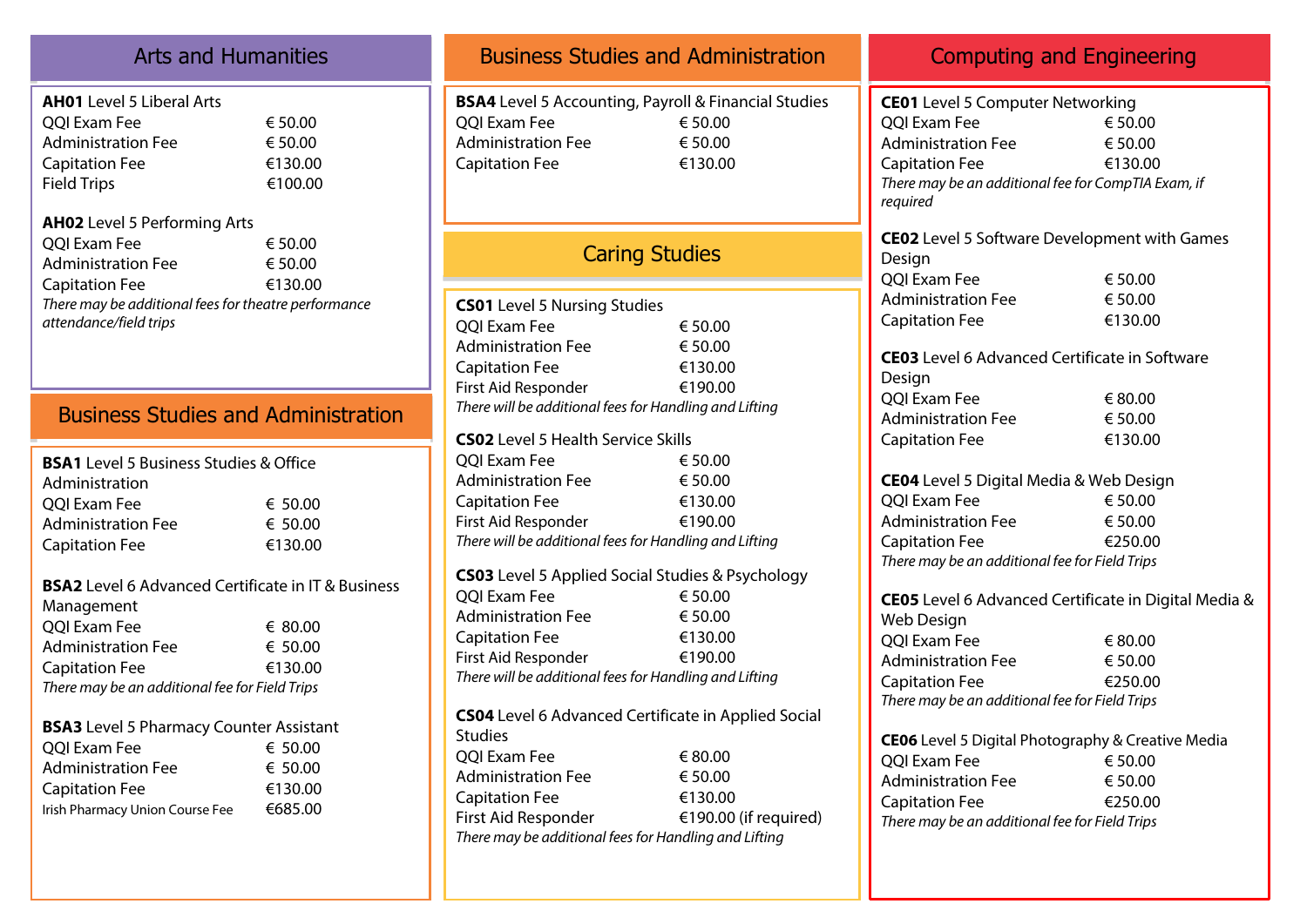|                                                                                                                                                                                                                                                                                                                                                                                                                                                                                                                                                                                                                                                                                 | <b>Computing &amp; Engineering</b>       |  |  |
|---------------------------------------------------------------------------------------------------------------------------------------------------------------------------------------------------------------------------------------------------------------------------------------------------------------------------------------------------------------------------------------------------------------------------------------------------------------------------------------------------------------------------------------------------------------------------------------------------------------------------------------------------------------------------------|------------------------------------------|--|--|
| <b>CE07</b> Level 5 Engineering Technology<br>QQI Exam Fee<br>€ 50.00<br><b>Administration Fee</b><br>€ 50.00<br><b>Capitation Fee</b>                                                                                                                                                                                                                                                                                                                                                                                                                                                                                                                                          | €130.00                                  |  |  |
| <b>Early Learning &amp; Care</b>                                                                                                                                                                                                                                                                                                                                                                                                                                                                                                                                                                                                                                                |                                          |  |  |
| <b>ELC1</b> Level 5 (Stage 1) Advanced Certificate in Early<br>Learning & Care<br>QQI Exam Fee<br>€ 50.00<br><b>Administration Fee</b><br>€ 50.00<br><b>Capitation Fee</b><br>First Aid Responder<br>There will be additional fees for Handling and Lifting<br><b>ELC2</b> Level 6 Advanced Certificate in Early<br><b>Childhood Care and Education</b><br><b>OOI Exam Fee</b><br>€ 80.00<br><b>Administration Fee</b><br>€ 50.00<br><b>Capitation Fee</b><br><b>ELC3</b> Level 6 Advanced Certificate in Early<br><b>Childhood Care and Education - Special Needs</b><br>Assistant<br>QQI Exam Fee<br>€ 80.00<br><b>Administration Fee</b><br>€ 50.00<br><b>Capitation Fee</b> | €130.00<br>€190.00<br>€130.00<br>€130.00 |  |  |

### Computing & Engineering Leisure, Tourism & Services Leisure, Tourism & Services **LTS1** Level 5 Sport & Leisure Management  $OOI$  Exam Fee  $\epsilon$  50.00 Administration Fee  $\epsilon$  50.00 Capitation Fee €130.00 First Aid Responder **€190.00** Coaching costs  $\epsilon$  80.00 ITEC Fitness Instructing €150.00 VTCT (ITEC) Infection Prevention for Sport and Fitness Sessions €22.00 *There may be additional fees for specialist courses & MI College Tracksuit* **LTS2** Level 5 Sport Coaching & Exercise Studies  $OOI$  Exam Fee  $650.00$ Administration Fee  $\epsilon$  50.00 Capitation Fee **€130.00** First Aid Responder €190.00 Coaching costs  $\epsilon$  80.00 *There may be additional fees for specialist courses & MI College Tracksuit* **LTS3** Level 6 Advanced Certificate in Health, Fitness & Sport Performance  $OOI$  Exam Fee  $\epsilon$  80.00 Administration Fee  $\epsilon$  50.00 Capitation Fee **€130.00** ITEC Dip in Personal Training €575.00 (elective) *There may be additional fees for specialist courses and MI College Tracksuit* **LTS4** Level 5 Tourism & Travel with Cabin Crew Training  $OOI$  Exam Fee  $\epsilon$  50.00 Administration Fee  $\epsilon$  50.00 Capitation Fee **€130.00** Ready to Fly Exam Fee  $\epsilon$ 250.00 Field Trips  $\epsilon$  75.00 *There will be additional costs for uniform*

**LTS5** Level 5 Hospitality & Event Management  $OOI$  Exam Fee  $\epsilon$  50.00 Administration Fee  $\epsilon$  50.00 Capitation Fee €130.00 *There will be additional costs for field trips and uniform*

**LTS6** Level 6 Advanced Certificate in Business Tourism & Event Management  $OOI$  Exam Fee  $\epsilon$  80.00 Administration Fee  $\epsilon$  50.00 Capitation Fee **€130.00** *There will be an additional fee for Galileo/Global Distribution Systems (GDS), field trips and uniform*

## Hairdressing & Beauty

**HBT1** Level 5 (QQI / City and Guilds) in Hairdressing

### **Year 1**

| QQI Exam Fee              | € 50.00            |
|---------------------------|--------------------|
| <b>Administration Fee</b> | € 50.00            |
| <b>Capitation Fee</b>     | €130.00            |
| <b>Junior Trades</b>      | € 95.00            |
| Hairdressing Kit          | €500.00 (Approx.)* |
| Uniform                   | € 70.00 (Approx.)* |
| City & Guilds Exam Fee    | €200.00            |
| *Paid at a later date     |                    |

### **Year 2**

| City & Guilds Exam Fee                                      | €200.00 |  |
|-------------------------------------------------------------|---------|--|
| <b>Administration Fee</b>                                   | € 50.00 |  |
| Capitation Fee                                              | €130.00 |  |
| Senior Trades                                               | € 95.00 |  |
| There will be additional fee for Uniform and upgrade of Kit |         |  |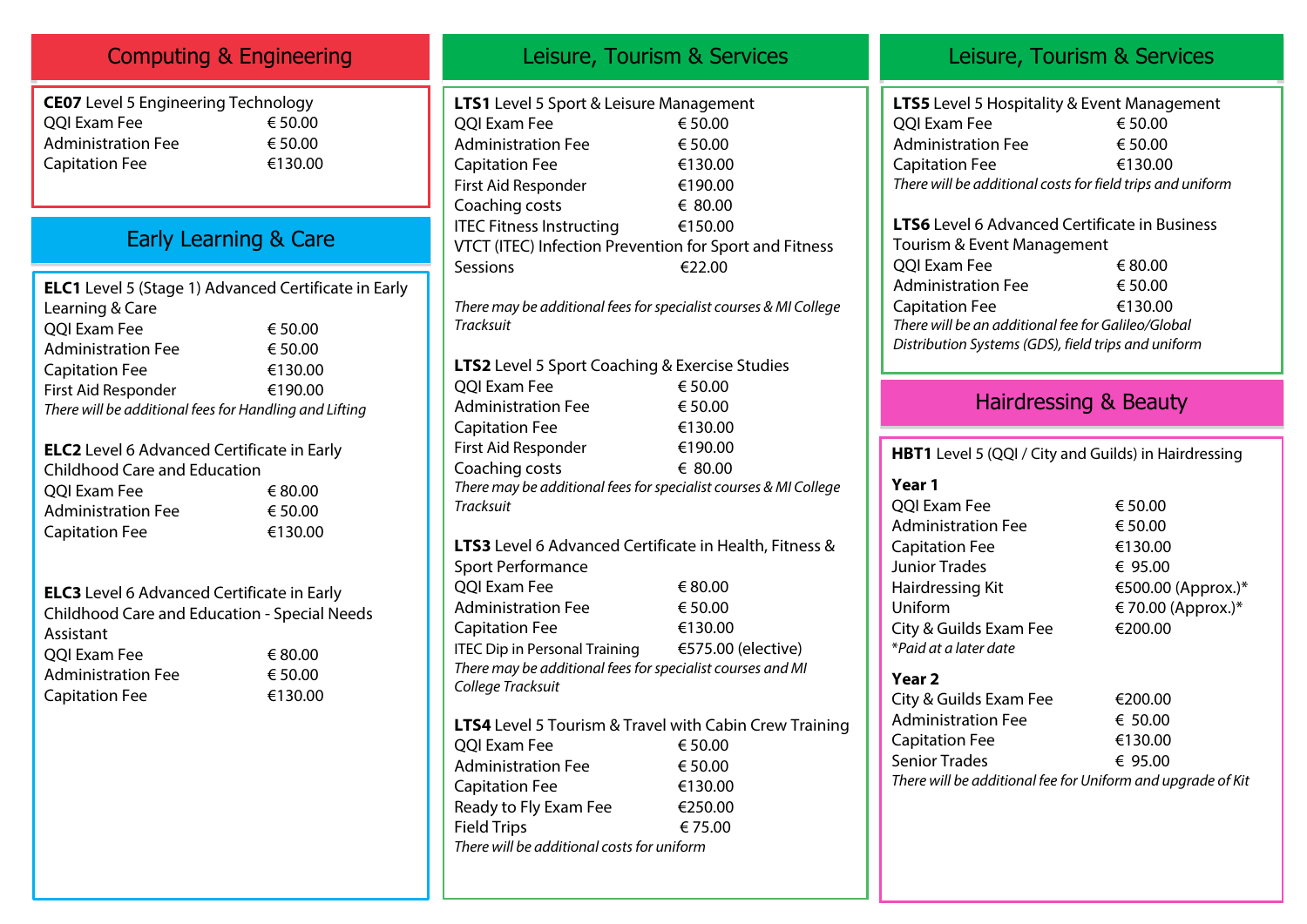| Hairdressing & Beauty                                                       |                                                             | Science & the Environment                                                                                    |                                                            | <b>Pre-University Courses</b>                                      |                                                                                            |
|-----------------------------------------------------------------------------|-------------------------------------------------------------|--------------------------------------------------------------------------------------------------------------|------------------------------------------------------------|--------------------------------------------------------------------|--------------------------------------------------------------------------------------------|
| HBT2 Level 5 (QQI / City and Guilds) in Barbering<br>Year 1<br>QQI Exam Fee | € 50.00                                                     | <b>STE1</b> Level 5 Biomedical Science<br>OOI Exam Fee<br><b>Administration Fee</b><br><b>Capitation Fee</b> | € 50.00<br>€ 50.00<br>€130.00                              | OOI Exam Fee<br><b>Administration Fee</b><br><b>Capitation Fee</b> | <b>PU01</b> Level 5 Pre-University Animal & Agri-Sciences<br>€ 50.00<br>€ 50.00<br>€130.00 |
| <b>Administration Fee</b><br><b>Capitation Fee</b>                          | € 50.00<br>€130.00                                          | There may be additional fees for equipment and field trips                                                   |                                                            | <b>Field Trips</b>                                                 | €60.00                                                                                     |
| <b>Junior Trades</b>                                                        | € 95.00                                                     |                                                                                                              |                                                            | There may be additional fee for equipment                          |                                                                                            |
| Hairdressing Kit                                                            | €500.00 (Approx.)*                                          | <b>STE2</b> Level 5 Food Science and Nutrition<br>QQI Exam Fee                                               | € 50.00                                                    | <b>PU02</b> Level 5 Pre-University Arts                            |                                                                                            |
| Uniform                                                                     | € 70.00 (Approx.)*                                          | <b>Administration Fee</b>                                                                                    | € 50.00                                                    | QQI Exam Fee                                                       | € 50.00                                                                                    |
| City & Guilds Exam Fee                                                      | €200.00                                                     | <b>Capitation Fee</b>                                                                                        | €130.00                                                    | <b>Administration Fee</b>                                          | € 50.00                                                                                    |
| *Paid at a later date                                                       |                                                             |                                                                                                              | There may be additional fees for equipment and field trips | <b>Capitation Fee</b>                                              | €130.00                                                                                    |
| Year 2                                                                      |                                                             |                                                                                                              |                                                            | <b>Field Trips</b>                                                 | €100.00                                                                                    |
| City & Guilds Exam Fee                                                      | €200.00                                                     | <b>STE3</b> Level 5 Science and Laboratory Techniques                                                        |                                                            |                                                                    |                                                                                            |
| <b>Administration Fee</b>                                                   | € 50.00                                                     | QQI Exam Fee                                                                                                 | € 50.00                                                    |                                                                    | <b>PU03</b> Level 5 Pre-University Education and Teaching                                  |
| <b>Capitation Fee</b>                                                       | €130.00                                                     | <b>Administration Fee</b>                                                                                    | € 50.00                                                    | QQI Exam Fee                                                       | € 50.00                                                                                    |
| <b>Senior Trades</b>                                                        | € 95.00                                                     | <b>Capitation Fee</b>                                                                                        | €130.00                                                    | <b>Administration Fee</b>                                          | € 50.00                                                                                    |
|                                                                             | There will be additional fee for Uniform and upgrade of Kit |                                                                                                              | There may be additional fees for equipment and field trips | <b>Capitation Fee</b>                                              | €130.00                                                                                    |
|                                                                             |                                                             |                                                                                                              |                                                            | <b>Field Trips</b>                                                 | €100.00                                                                                    |
| HBT3 Level 5 (QQI) Beauty Therapy & Make Up                                 |                                                             | <b>STE4</b> Level 5 Horticulture with Garden Design                                                          |                                                            |                                                                    |                                                                                            |
| QQI Exam Fee                                                                | € 50.00                                                     | QQI Exam Fee                                                                                                 | € 50.00                                                    |                                                                    | <b>PU04</b> Level 5 Pre-University Business & Accounting                                   |
| <b>Administration Fee</b>                                                   | € 50.00                                                     | <b>Administration Fee</b>                                                                                    | € 50.00                                                    | QQI Exam Fee                                                       | € 50.00                                                                                    |
| <b>Capitation Fee</b>                                                       | €130.00                                                     | <b>Capitation Fee</b>                                                                                        | €130.00                                                    | <b>Administration Fee</b>                                          | € 50.00                                                                                    |
| VTCT (ITEC) Beauty Specialist &                                             |                                                             |                                                                                                              | There may be additional fees for equipment and field trips |                                                                    | €130.00                                                                                    |
| <b>Facial Electrics Exam Fee</b>                                            | €180.00                                                     |                                                                                                              |                                                            |                                                                    |                                                                                            |
| VTCT (ITEC) Infection Prevention for Beauty Therapy                         |                                                             | <b>STE5</b> Level 5 Animal Care                                                                              |                                                            | <b>PU05</b> Level 5 Pre-University Law with Business               |                                                                                            |
| and Nail Services                                                           | €22.00                                                      | QQI Exam Fee                                                                                                 | € 50.00                                                    | QQI Exam Fee                                                       | € 50.00                                                                                    |
| <b>Uniform &amp; Class Materials</b>                                        | €150.00 (Approx)*                                           | <b>Administration Fee</b>                                                                                    | € 50.00                                                    | <b>Administration Fee</b>                                          | € 50.00                                                                                    |
| *Paid at a later date                                                       |                                                             | <b>Capitation Fee</b>                                                                                        | €130.00                                                    | <b>Capitation Fee</b>                                              | €130.00                                                                                    |
|                                                                             |                                                             | <b>Field Trips</b>                                                                                           | € 60.00                                                    |                                                                    |                                                                                            |
| HBT4 Level 6 (QQI) Advanced Certificate in Beauty                           |                                                             | There may be additional fees for equipment                                                                   |                                                            | <b>PU06</b> Level 5 Pre-University Computing                       |                                                                                            |
| Therapy                                                                     |                                                             |                                                                                                              |                                                            | QQI Exam Fee                                                       | € 50.00                                                                                    |
| QQI Exam Fee                                                                | € 80.00                                                     |                                                                                                              | <b>STE6</b> Level 6 Advanced Certificate in Animal Science | <b>Administration Fee</b>                                          | € 50.00                                                                                    |
| <b>Administration Fee</b>                                                   | € 50.00                                                     | QQI Exam Fee                                                                                                 | € 80.00                                                    | <b>Capitation Fee</b>                                              | €130.00                                                                                    |
| <b>Capitation Fee</b>                                                       | €130.00                                                     | <b>Administration Fee</b>                                                                                    | 650.00                                                     |                                                                    |                                                                                            |
|                                                                             |                                                             | <b>Capitation Fee</b>                                                                                        | €130.00                                                    |                                                                    |                                                                                            |
| There may be an additional fee for Uniform & Specialist<br>Equipment        |                                                             |                                                                                                              | There may be additional fees for equipment and field trips |                                                                    |                                                                                            |